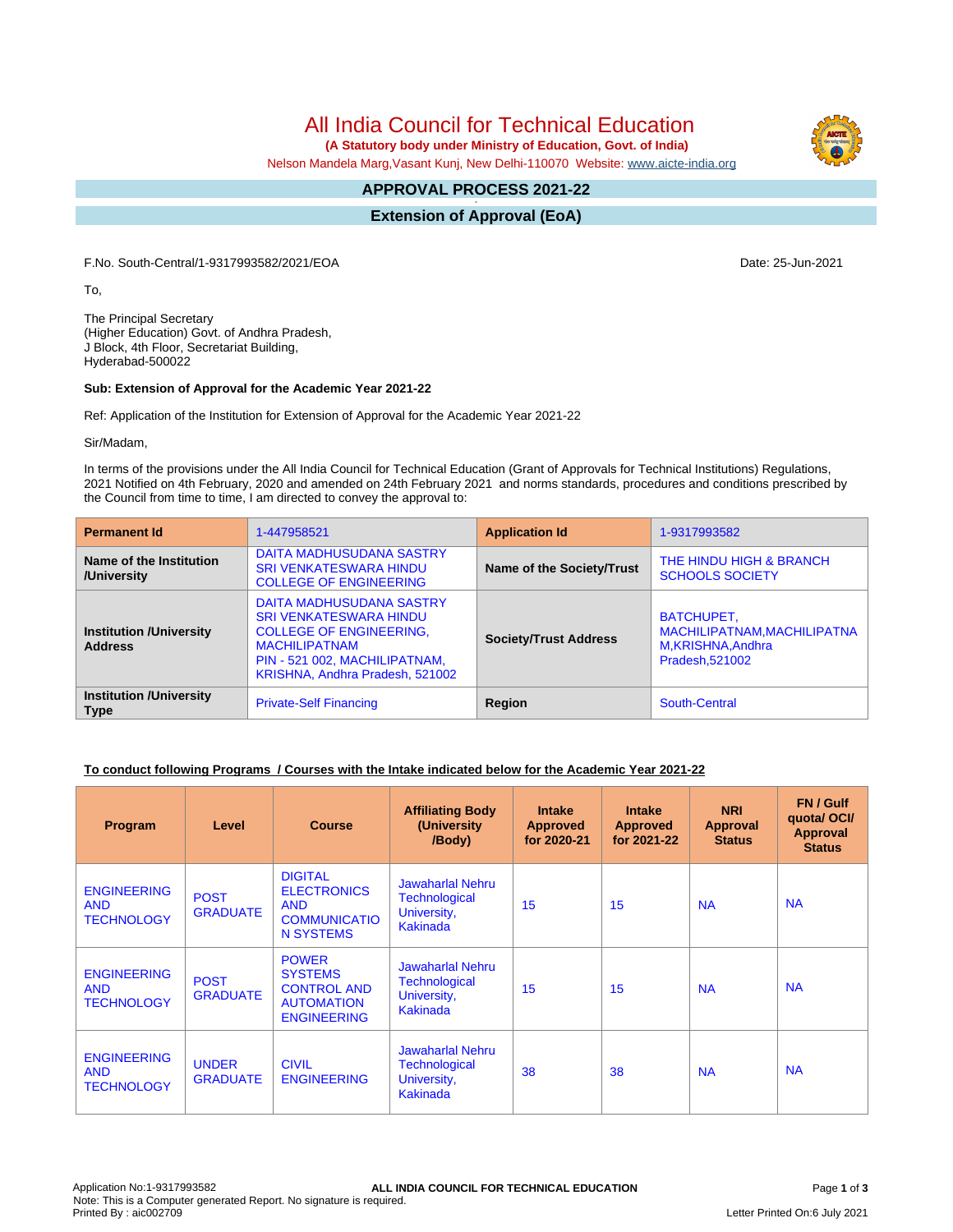| <b>ENGINEERING</b><br><b>AND</b><br><b>TECHNOLOGY</b> | <b>UNDER</b><br><b>GRADUATE</b> | <b>COMPUTER</b><br><b>SCIENCE AND</b><br><b>ENGINEERING</b>                 | <b>Jawaharlal Nehru</b><br>Technological<br>University,<br><b>Kakinada</b>        | 38 | 38 | <b>NA</b> | <b>NA</b> |
|-------------------------------------------------------|---------------------------------|-----------------------------------------------------------------------------|-----------------------------------------------------------------------------------|----|----|-----------|-----------|
| <b>ENGINEERING</b><br><b>AND</b><br><b>TECHNOLOGY</b> | <b>UNDER</b><br><b>GRADUATE</b> | <b>ELECTRONICS &amp;</b><br><b>COMMUNICATIO</b><br><b>N ENGG</b>            | <b>Jawaharlal Nehru</b><br><b>Technological</b><br>University,<br><b>Kakinada</b> | 76 | 76 | <b>NA</b> | <b>NA</b> |
| <b>ENGINEERING</b><br><b>AND</b><br><b>TECHNOLOGY</b> | <b>UNDER</b><br><b>GRADUATE</b> | <b>ELECTRICAL</b><br><b>AND</b><br><b>ELECTRONICS</b><br><b>ENGINEERING</b> | <b>Jawaharlal Nehru</b><br><b>Technological</b><br>University,<br><b>Kakinada</b> | 38 | 38 | <b>NA</b> | <b>NA</b> |
| <b>ENGINEERING</b><br><b>AND</b><br><b>TECHNOLOGY</b> | <b>UNDER</b><br><b>GRADUATE</b> | <b>MECHANICAL</b><br><b>ENGINEERING</b>                                     | <b>Jawaharlal Nehru</b><br>Technological<br>University,<br><b>Kakinada</b>        | 76 | 76 | <b>NA</b> | <b>NA</b> |
| <b>ENGINEERING</b><br><b>AND</b><br><b>TECHNOLOGY</b> | <b>POST</b><br><b>GRADUATE</b>  | <b>STRUCTURAL</b><br><b>ENGINEERING</b>                                     | <b>Jawaharlal Nehru</b><br>Technological<br>University,<br><b>Kakinada</b>        | 15 | 15 | <b>NA</b> | <b>NA</b> |
| <b>ENGINEERING</b><br><b>AND</b><br><b>TECHNOLOGY</b> | <b>POST</b><br><b>GRADUATE</b>  | <b>MACHINE</b><br><b>DESIGN</b>                                             | <b>Jawaharlal Nehru</b><br><b>Technological</b><br>University,<br><b>Kakinada</b> | 15 | 15 | <b>NA</b> | <b>NA</b> |

**It is mandatory to comply with all the essential requirements as given in APH 2021-22 (Appendix 6)**